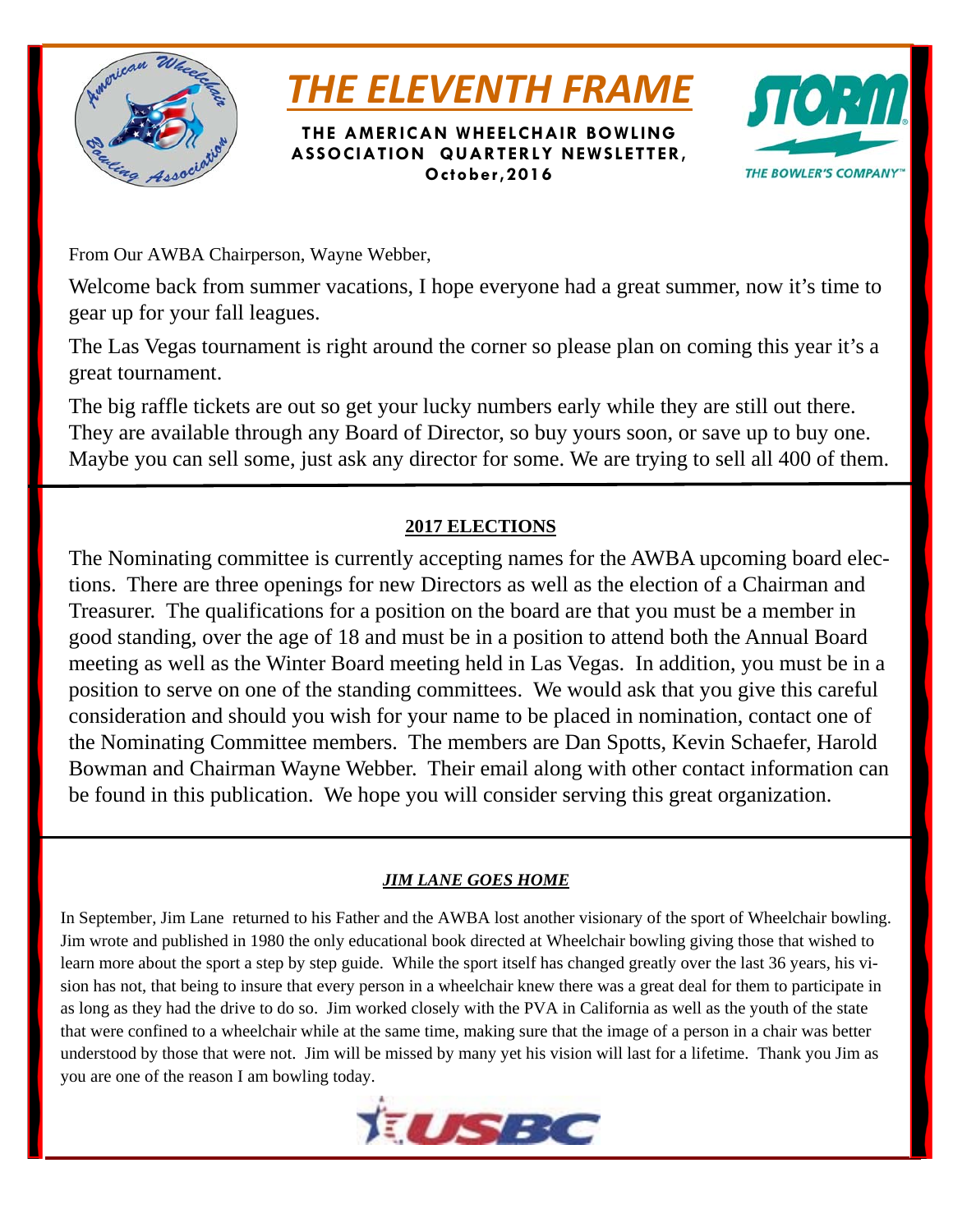#### **Gary Ryan, Treasurer**

Wow, it has been a really busy Summer that continues into the Fall. With the Nationals in Ft. Worth, the Southern Open in Dallas, Georgia, the MSCPVA Invitational in Colorado Springs, and the Mid-America/AWBA Invitational in Richmond, things has been hooping for sure. And the tournament schedule for 2017 will be adding 2 new locations. Oklahoma will be back on the schedule thanks to Rich Harrell and we are headed to Nebraska in July as Dave Nelson takes on his first bowling tournament event. I am sure that both will be great events for all that attend. Your organization is active and working to bring more visibility to every part of the country. And our membership growth shows that we are on the right track to bring the sport of wheelchair bowling to many new people. We have grown the organization 21% in active bowlers since the Nationals. That's 24 new members and Life members!!!!! The Membership committee has been very busy trying to keep up with all the activity which is very exciting. One of our new directors, Colby Kortum, is putting the final touches on the AWBA first Ranking system which should be ready to go by year end. This will allow all of our members to see how they stand up to their competition. It will also assist us in working with the USBC and the Pan Am games since we will in fact have a system that ranks our bowlers. We continue to receive questions from around the world regarding wheelchair bowling and are hope that within the next few months the International 10 Pin Association will be in place. Once that takes place, our horizons are unlimited and will truly bring the sport of wheelchair bowling to the masses around the world. Our National Sponsors continue to be big supporters of the AWBA. And George Holscher, Storms Field Rep for the AWBA is doing a great job in not only promoting Storm but winning a few events as well. Almost all the sponsors that supported the 55th National are back for the 56th and I want to extend my sincere thanks to them for their support. Still waiting on a couple to commit but I am sure they will be on board again. It makes my job as the Tournament Director a little easier to handle. As we look to the future, 2017 will be an exciting year for the AWBA. We will be attending the USBC Convention as well as Bowl Expo, and Abilities Expo's around the country promoting the AWBA and the sport itself. But we want to hear from you, the member, as to your wish for the future. Your board is 13 individuals attempting to give direction in the areas that we feel will be serve you the member. We also are looking to continue to build the brand itself but that brand cannot be built without your thoughts. So, lets talk and we will listen. In closing, let me wish each of you a wonderful and safe holiday season. We are all blessed to live in the greatest country in the World. We all have much to be thankful for so lets give thanks and celebrate the joy's that come with the season ahead. Happy Thanksgiving, Merry Christmas, and an awesome New Year!!!!!! I have enjoyed serving you in 2016.

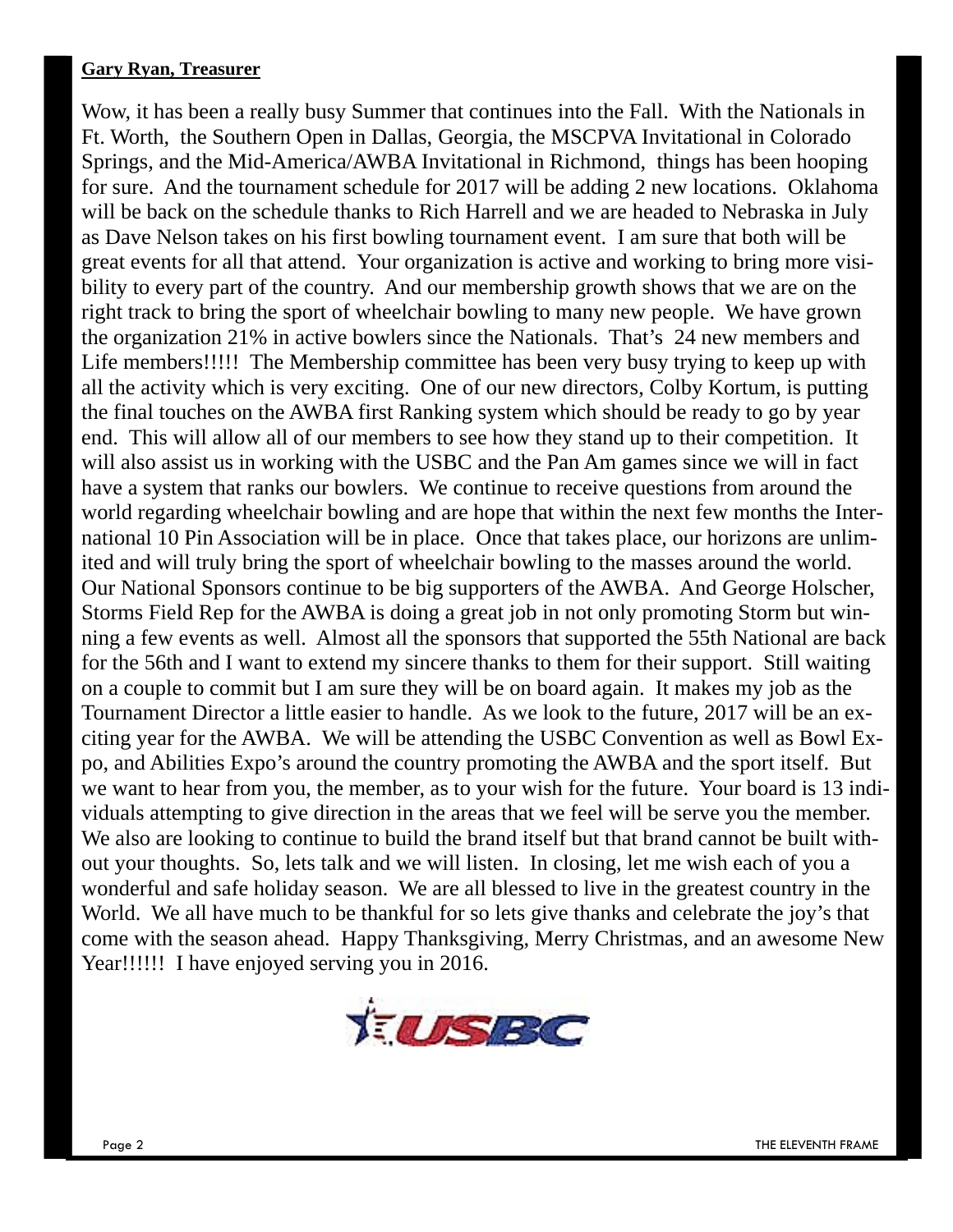The 12<sup>th</sup> Annual MSCPVA Invitational was recently held in Colorado Springs at King Pin Lanes. It was attended by 25 bowlers from around the country. The weather was beautiful and the bowling was outstanding as many bowlers exceeded their average during the competition. The staff at King Pin Lanes were once again very accommodating as they hosted this event for the  $11<sup>th</sup>$  time in 12 years.

The Singles competition got underway on Thursday with all bowlers competing in one division. The first 2 sets went without a hitch. Doubles competition took place on Friday under a USBC format of three games. Rather than cut to a certain number of teams after the first 3 games, the winners were simply recognized on the cumulative series of the three games bowled of each team. In the end, Scott Miller, Colorado, and Gil Herrera, Oklahoma won the doubles followed by John Budd, Indiana, and Kevin Schaefer, California taking Second. Friday night saw a packed house for he Up/Down Event. With wonderful support from the local community, this event is always full with lots of fun and some great bowling. One individual bowled a 900 series, and there were many 300 games bowled as well.

Singles competition resumed on Saturday. Two sets of singles were contested, separated by lunch break in between. The highlight of Saturday in Colorado Springs is without question, the Haliburton 18 wheeler rolling in and firing up the pits for a wonderful steak lunch, with all the trimmings. A big thanks to Haliburton that supports this great event. Sunday was the final day of singles competition and the bowling was well above average. In the end, the top 5 qualifying scratch bowlers were selected to move into the roll-offs for the Scratch Division. Then, the top five handicap bowlers remaining, moved in to the Handicap Division roll-offs. Mark Shepherd was the top qualifier in the Scratch Division. Gil Herrera lead the Handicap Division.

In the Scratch Division, Peter Arballo (5) faced Walt Roy (4) with Roy prevailing, 234-159. Walt then faced Curt Wolff (3), our first ramp bowler to make a Scratch Roll off, with Roy once again prevailing, 205-153. Roy then face Shawn Beam (2) with Roy outlasting Beam, 193-173. Walt then took on Mark Shepherd for the Scratch Championship. Shepherd won the Scratch Division outlasting Roy, 171-159. In the Handicap Division, Nelson Samsel (5) took on Rich Guerrero (4) with Nelson winning, 190-171. Samsel then took on David Nelson (3) with David Nelson prevailing 253-204. David then faced Gary Ryan (2) with Ryan moving on, 244-213. Ryan then faced high qualifier Gil Herrera. Herrera took the Handicap Division Championship, 214-205. Under the format bowled, 3 "B" Division bowlers were in the top 5 in the Handicap division. At the awards presentation, the prestigious "Horse's Ass" award was won by Eddy Hutchins and he proudly kissed the horse in the appropriate place! Other individual awards went to Shawn Beam for High Scratch and Handicap games, Scott Miller for High Handicap Series, Mark Shepherd for High Scratch Series and Gary Ryan for a 4-7-10 conversion.

Others that attended this great event were Dan Spotts, David Spotts, Colby Kortum, Doug Dalton, Kavin Monroe, Mike Galloway, Gary Poole, Mike Deloach, Van Schneider, and new AWBA members Gerald Franklin and Velette Webb.

Finally, we would like to extend out thanks to the MSCPVA Auxiliary and the many volunteers that helped with the raffle, 50/50, and whatever was needed during the week. We would also like to thank our sponsors: Storm, National PVA, Logo Infusion, ABC Medical, USBC, BPAA, Haliburton and many others for their continued support of this event. Without each of you, this event would not continue. And finally, a great thanks to Patty Shepherd who did all the scoring for the event for the first time. We thank you very much for all your hard work.

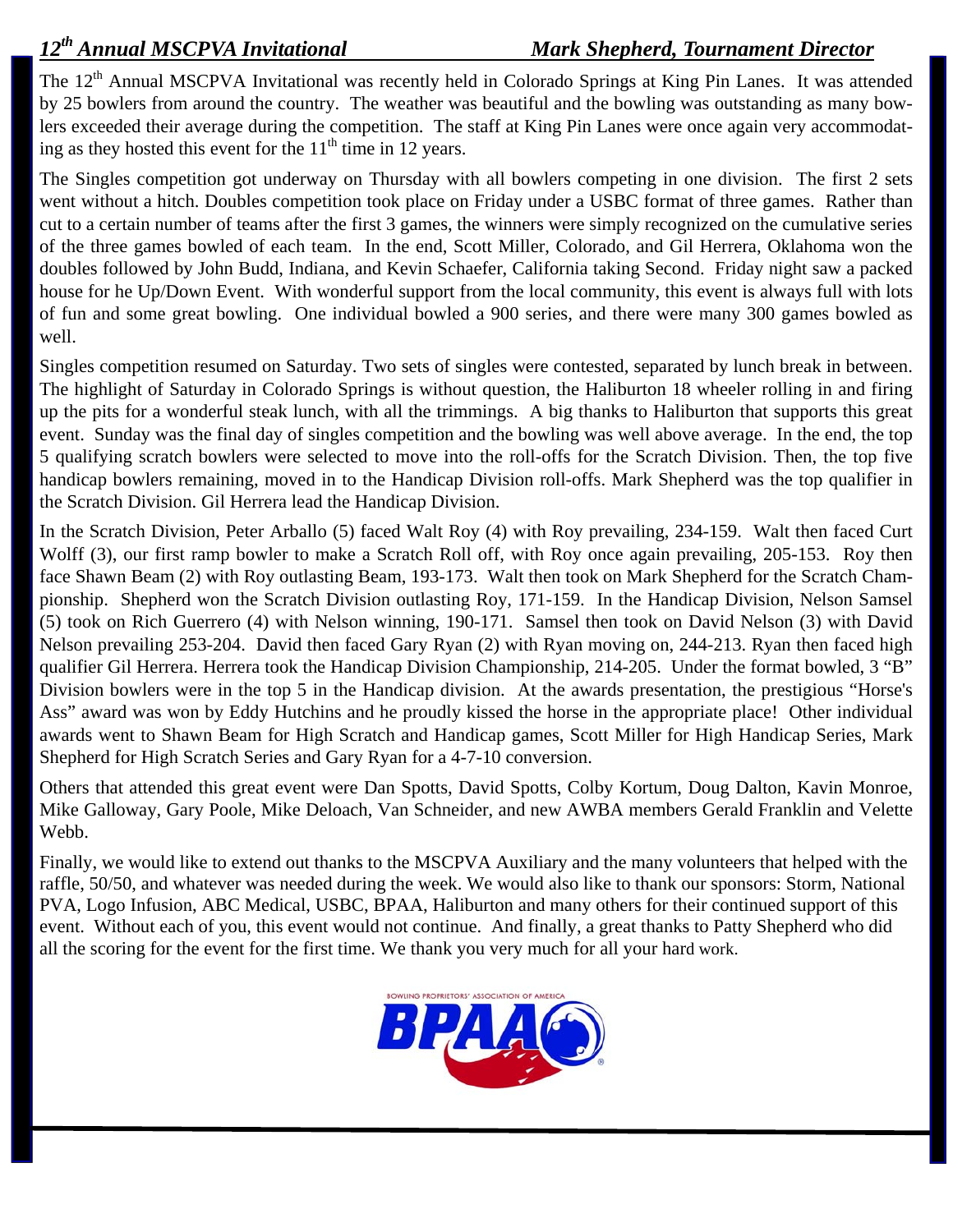As so often happens a number of bowlers that had entered this  $1<sup>st</sup>$  Annual MAPVA event had to withdraw for one reason or another. We certainly missed Al Uttecht (family death), board members Wayne Webber and Harold Bowman for personal issues, as well as Norm Bissell, and Craig Harvey who was hospitalized.

That said, we still had 17 AWBA bowlers compete and we were pleased to welcome a new bowler from West Virginia, Albert Martin, who plans on becoming a regular participant in the future.

 I am most appreciative that the chapter honored our commitment to those competing to payout the entire prize fund as advertised. My hope is that next year many more of our bowling friends around the country will avail themselves of our hospitality and beautiful weather and make the commitment to us that we have made to you… to provide the best tournament possible to all attendees.

 Friday morning began with 7 doubles team bowling 4 games of qualifying with 4 teams advancing to the roll offs. Ron Richardson teamed with Dave Roberts to capture the title defeating the team of LaDon Chambers and George Holscher. We had a bowling clinic with approximately 10 bowlers brought out by the Veterans Administration to try their own hand at bowling. Several were able to throw the ball with their arm and a few were restricted to using the ramps provided by the bowling center. I believe that was an excellent opportunity to demonstrate what the AWBA can offer these individuals in terms of improving the quality of their lives by becoming active participants through bowling.

 In the roll offs of the A division Gary Poole defeated Jimmy (208 to 165), before losing to James Carver (211 to 197). Carver failed to advance as Phillip Daniel bested James (203 to 177). High Qualifier, Terry Rock prevented Phillip from another win by a margin of (195 to 178). The B division roll offs found Ron Richardson winning over Steve Edgar (197 to 184) before losing to Chris Bacon (210 to 186). Chris continued to advance by bettering Keith Green (216 to 196) but was unable to successfully unseat High Qualifier LaDon Chambers falling (216 194). In the Scratch finals, Roger Templar won over Albert Martin (144 to 125) before bowing out against Dave Roberts (171-136). In turn Dave fell to Keith Scott (155-145) and High Qualifier George Holscher held off Keith in the finale (190-139) to win the championship. Congratulations to all the bowlers who competed, especially to the champions.

 My thanks to all the individuals who helped in raising funds especially, Jen Purser who I could not do this without her help, my wife Sue, MAPVA volunteers, and Lisa for whatever needed to be done to further assist our staff. The Mid Atlantic Chapter PVA, National PVA. Many thanks to the Bowl America staff for their great support both with the bowling and the luncheons they provided. Hope to see twice as many bowlers next year.

Scratch A Division B Division Keith Scott **Phillip Daniel** Chris Bacon Dave Roberts James Carver Keith Green Albert Martin **IIMMAX** Jimmy May Stephen Edgar



George Holscher Terry Rock LaDon Chambers Roger Templar Gary Poole Ron Richardson Anthony Turner Jim Coffey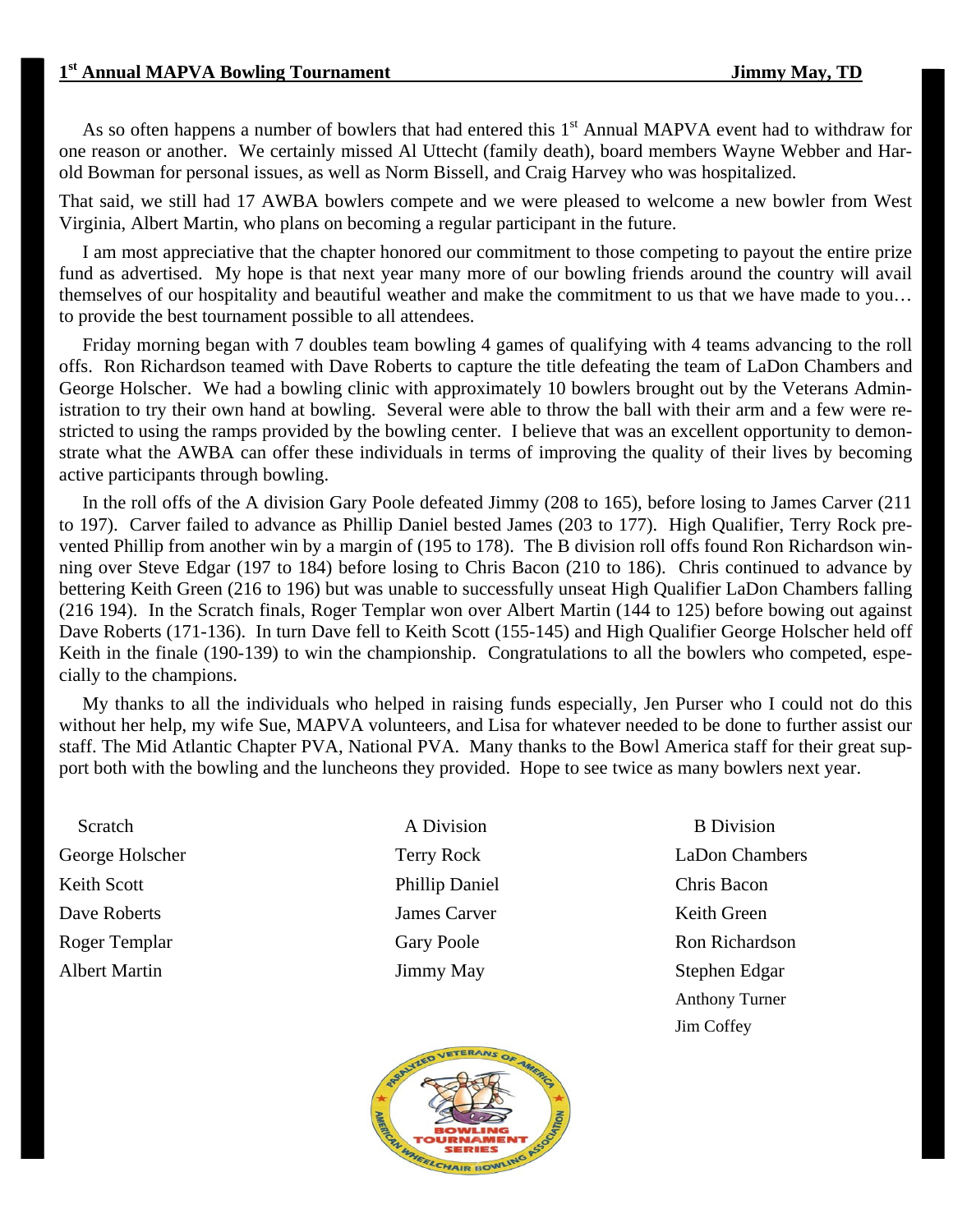



## *"STRIKES, SPARES, GREAT SHOTS"*  **JANUARY THRU DECEMBER, 2016**

| <b>Name</b>       | $200+$                                | $250+$ | $500+$        | $550+$  | $600+$      | $650+$      | $700+$ |
|-------------------|---------------------------------------|--------|---------------|---------|-------------|-------------|--------|
| <b>Andy Bernt</b> | 208,208211                            |        | 563           |         |             |             |        |
| John Budd         | 222                                   |        |               | 550     |             |             |        |
| Doug Dalton       | 231                                   | 264    |               |         | 630         |             |        |
|                   | George Holshcer236,215,214,212        | 268    | 577           |         | 634,618,609 |             | 704    |
|                   | Eddy Hutchens 241,248,224,223.236 255 |        |               |         |             | 660,650,676 |        |
| JK Johnston       |                                       |        | 506,534       |         |             |             |        |
| Ron Johnson       | 210,220,205,204                       |        | 510,510       | 569     |             |             |        |
| Dave Nelson       | 204, 201, 236, 202                    |        | 541,511,508   |         | 637         |             |        |
| Dave Roberts      | 226-221-209                           |        | 530, 525, 519 | 587-559 |             |             |        |
| <b>Gary Ryan</b>  |                                       |        | 508, 526      |         |             |             |        |
| Wayne Webber      | 230                                   |        | 511,513,519   | 553     |             |             |        |

Millie Irizarry 4,7,10 Split Gary Ryan 4-7-10 Split Smiley Wallace All Spare Game

Updating of the *SPARES, STRIKES, AND GREAT SHOTS* will be reflected on a 3 month interval. Please report them using the Awards form on the AWBA.org website or email them to Gary Ryan to insure they are received. The 6 AWBA National Awards presented at the National Awards Banquet are scores reported between April 1 2016 thru March 31, 2017 and must be reported by the 1st of April, 2016.

## *ANNUAL DUES ARE DUE!!!!!!*

**For those members that pay their dues on an annual basis, your dues are now past due. Please forward your payment to Gary Ryan, 16006 Congo Lane, Houston, Texas 77040. Your dues support the efforts of your organization.** 

| <b>2016 17AWBA Tournament Schedule</b> |                                                    |                          |                                    |  |
|----------------------------------------|----------------------------------------------------|--------------------------|------------------------------------|--|
| <b>DATES</b>                           |                                                    | <b>BOWLING CENTER</b>    | <b>T'MNT DIRECTOR</b>              |  |
| December 1-4                           | <b>Las Vegas Invitational</b>                      | <b>Sunset Station</b>    | <b>Julie Johnson, 702-646-0040</b> |  |
| February 24-26                         | <b>Florida State Championships</b>                 | <b>Tampa Pin Chasers</b> | <b>Wayne Webber, 727-460-4887</b>  |  |
| <b>March</b>                           | <b>Mid America Invitational</b>                    | <b>TBD</b>               | <b>Rich Harrell</b>                |  |
| June 4th thru 10th                     | <b>AWBA National Championships City View Lanes</b> |                          | Gary Ryan, 713-849-9052            |  |
| July 6th-9                             | <b>Great Plains PVA/AWBA Int'l</b>                 | <b>Thunderbowl</b>       | Dave Nelson, 402-208-4841          |  |

**The AWBA lost one of our newest members this month with the passing of Jerry Voorheese. Jerry was a returning member from years passed and loved the sport of wheelchair bowling. He won the Richard Carlson Award this past National and also place 3rd in the "B" Division championships. Jerry will be missed by those in the Dallas area that brought him back to the sport. Now, he is bowling with those passed members in a far better place**.

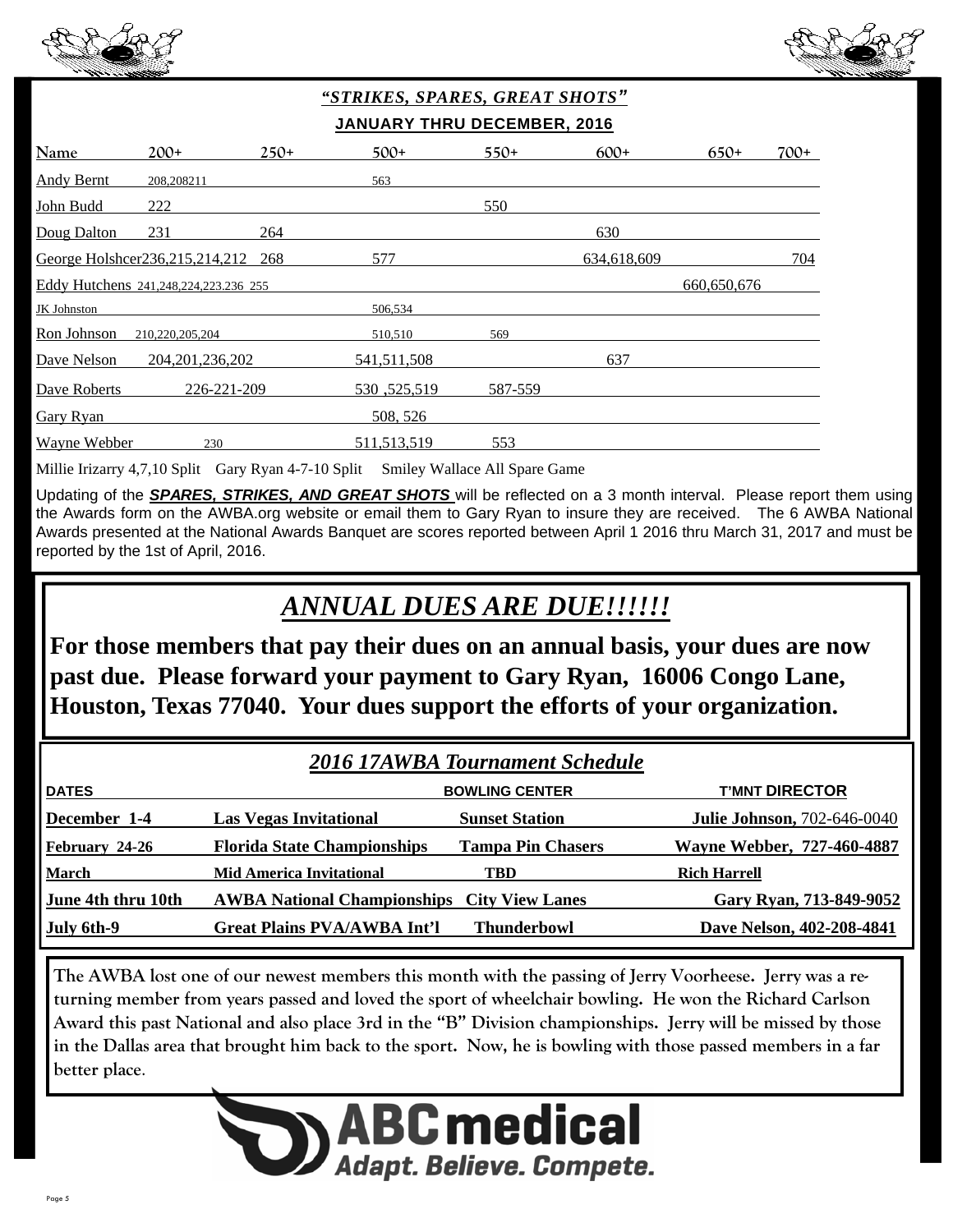

**THE AWBA IS PROUD TO ANNOUNCE OUR FIRST SHIRT DESIGNS THROUGH OUR NEWEST NATION-AL SPONSOR, LOGO INFUSION. THESE ARE JUST 6 OF 8 OF OUR NEWEST DESIGNED BOWLING JERSEYS EXCLUSIVELY OFFER TO OUR MEMBERS AT A REDUCE PRICE. THIS WILL ALLOW YOU TO LET PEOPLE KNOW MORE ABOUT THE AWBA AND ADVERTISE IT AROUND THE COUNTRY. TO ORDER YOUR FIRST JERSEY, GO TO WWW.AWBA.ORG AND TAKE IT FROM THERE. THE MEMBER PASSWORD TO ENTER AND GET YOUR PASSWORD FOR THE DISCOUNT IS AWBA2012.** 

**SO ORDER YOURS NOW AND YOU WILL SEE GREAT QUALITY AT A VERY AFFORDABLE PRICE.**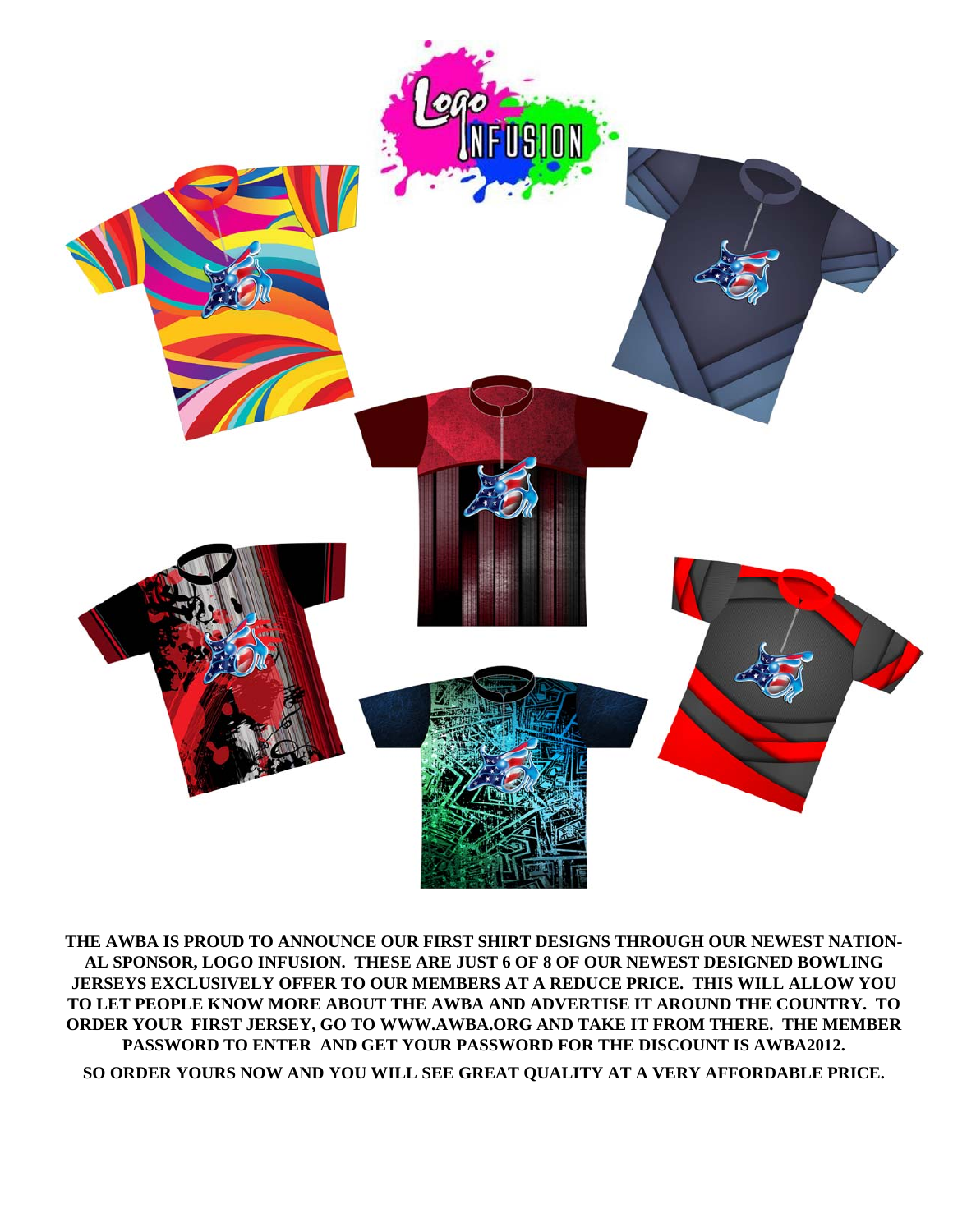## **AWBA Board Of Directors – 2016-2019 Effective 8-1-2015**

| Chair:            |                                                                                          |                  |
|-------------------|------------------------------------------------------------------------------------------|------------------|
| 2014-2017         | Email – wwebber69@tampabay.rr.com                                                        |                  |
|                   | Vice Chair: Eddy Hutchens, 3291 Flintwood Road, Franktown, CO 80116 303-840-2928         |                  |
| 2014-2018         | Email - SPCLED1@aol.com                                                                  |                  |
| Secretary:        | Gary Ryan, 16006 Congo Lane, Houston, Texas 77040___________________________713-444-7588 |                  |
| 2014-2018         | Email: garyryan210@gmail.com                                                             |                  |
| <b>Treasurer:</b> | Mark Shepherd, 8418 Winncrest Lane. Colorado Springs, CO. 80920 __________719-210-5733   |                  |
| 2014-2017         | Email: markshepherd@msn.com                                                              |                  |
|                   | <b>AWBA BOARD OF DIRECTORS - 2015-18</b>                                                 |                  |
| 2017              | Johnnie Baylark, 1961 Concord Dr., Downers Grove, IL., 60516 _____________               | 630-699-0732     |
|                   | Email-jbay1976@att.net                                                                   |                  |
| 2017              | Harold Bowman, 890 Macland Road #2704, Dallas, GA 30132 770-443-1096                     |                  |
|                   | Email - Haroldbowman@bellsouth.net                                                       |                  |
| 2019              |                                                                                          | 630-527-4151     |
|                   | Email--khill82200@gmail.com                                                              |                  |
| 2019              | David Nelson, 21330 Castlerock Ln., Gretna, Ne 68028                                     | 402-208-4841     |
|                   | Email - dnelson68135@yahoo.com                                                           |                  |
| 2018              | Phillip Daniel, 3508 County Road 2176, Greenville, Texas 75402                           | 903-331-2702     |
|                   | Email-caddoflip1949@yahoo.com                                                            |                  |
| 2018              | Janet Norwood, 929 Dallas Court, Virginia Beach, VA. 23464______________________         | 757-615-2942     |
|                   | Email: rollinalong59@gmail.com                                                           |                  |
| 2017              | Kevin Schaefer, 11890 Mayflower Circle, Fountain Valley, CA 92708                        | 714-839-2056     |
|                   | Email – monymony 1969@gmail.com                                                          |                  |
| 2019              | Dan Spotts, 7039 Red Cardinal Loop, Colorado Springs, CO. 80908                          | 719-494-1221 (H) |
|                   | Email-danlor2000@msn.com                                                                 | 719-510-7735 (C) |
| 2019              | Colby Kortum, 13695 Locust St. Thornton, CO, 80602_____________________                  | 307-690-2111     |
|                   | Email-colby.kortum@gmail.com                                                             |                  |
| 2018              | Henry Walters, 3747 Fairington Dr., Hephzibah, Georgia, 30815______________              | 706-220-0123     |
|                   | Email-waltershenry@bellshouth.net                                                        |                  |
| Website:          | Kenneth Hill, 1639 Pathway Dr., Naperville, IL. 60656____________________________        | 630-527-4151     |
|                   | Email--khill82200@gmail.com                                                              |                  |

#### *PLEASE CONTACT ANY OF THE ABOVE FOR MORE INFORMATION OR QUESTIONS*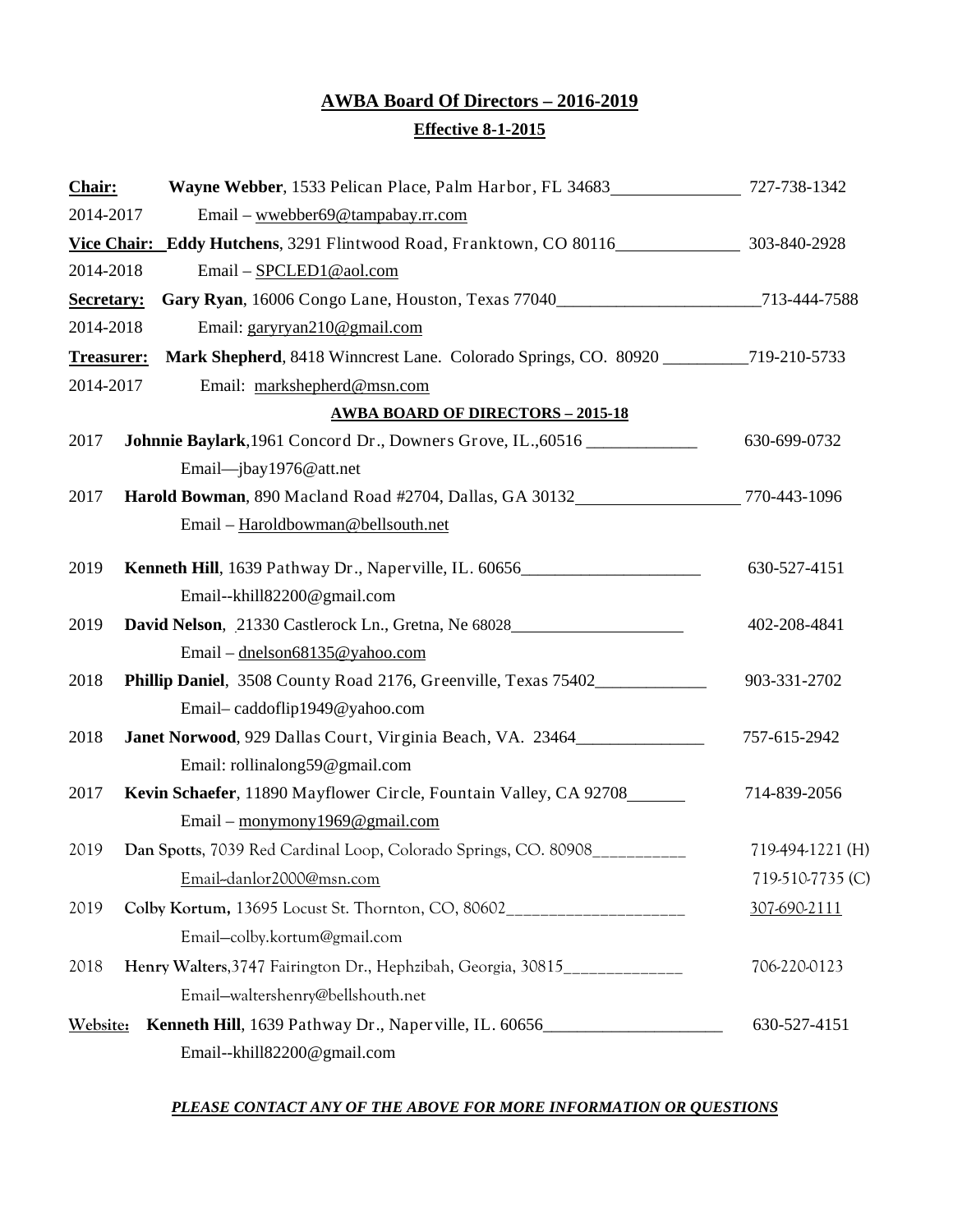## *AWBA Supports its Members On and Off the Alley through Strong Partnerships*

ABC Medical is once again allowing AWBA members to check out the latest catheters on the market by providing them the opportunity to sample out these unique products. Being a strong bowler means being strong in health and well-being; therefore, using the right medical products is essential. Our sponsor ABC Medical gets this and understands our needs both on and off the bowling alley. Check out the three products brought to you by ABC. **Click here**to learn more about them and submit your sample request.

**Here is one of those products: Cure Pocket XL by Cure Medical** *(extra long catheter)*



## NEW AWBA LOGO PATCH NOW AVAILABLE. CONTACT A BOARD MEMBER TO RECEIVE ONE

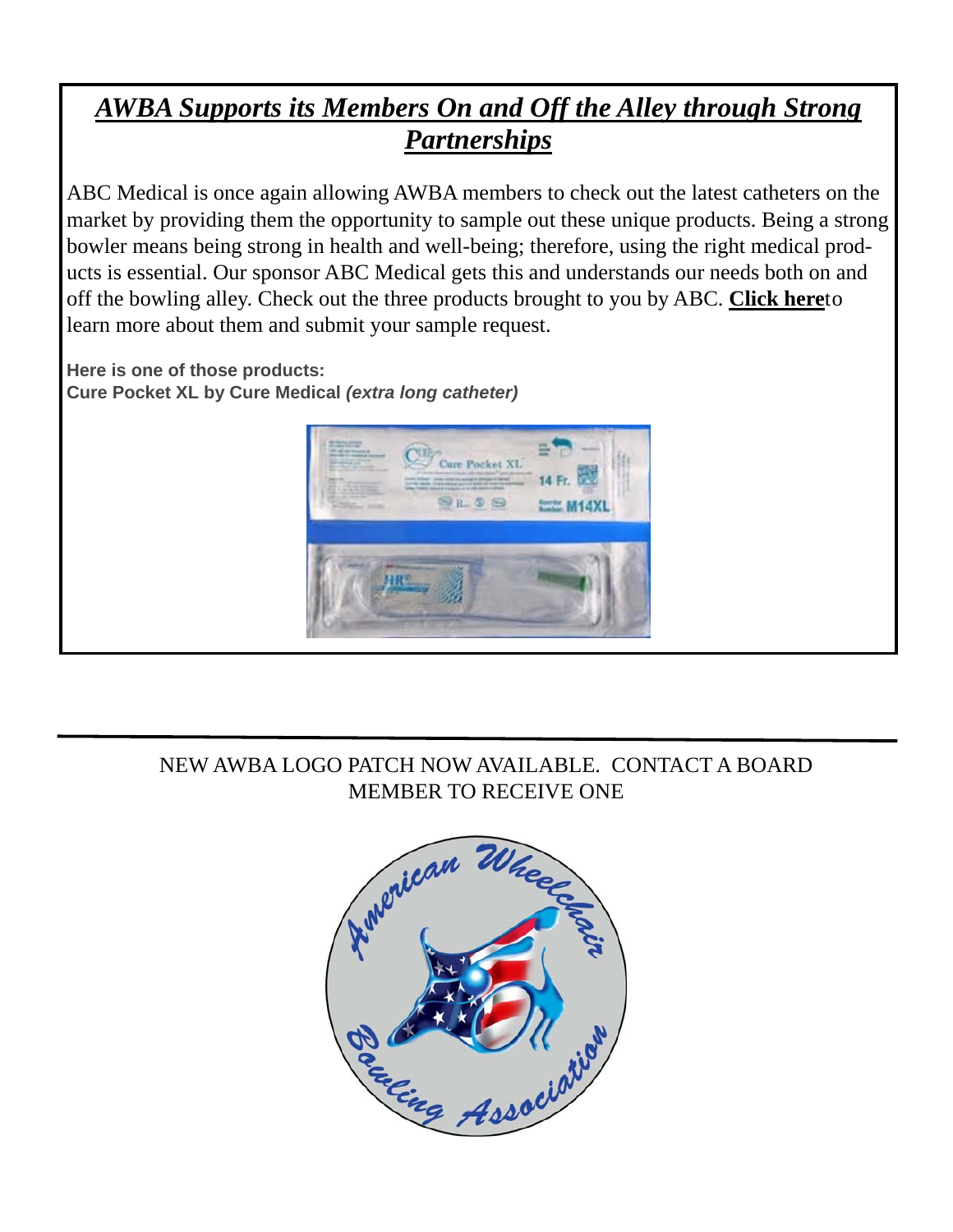| <b>Standing Committee Chairpersons 2016-17</b> |                                                                 |  |  |  |
|------------------------------------------------|-----------------------------------------------------------------|--|--|--|
| <b>Executive Committee</b>                     | <b>Chair: Wayne Webber</b>                                      |  |  |  |
|                                                | <b>Eddy Hutchens</b>                                            |  |  |  |
|                                                | Gary Ryan, Secretary                                            |  |  |  |
|                                                | Mark Shepherd,                                                  |  |  |  |
|                                                | Kenneth Hill, Board Elected                                     |  |  |  |
| Awards/                                        | <b>Gary Ryan, Awards,</b><br>Chair:                             |  |  |  |
|                                                | <b>Colby Kortum</b>                                             |  |  |  |
|                                                | <b>Henry Walters</b>                                            |  |  |  |
| <b>ByLaws</b>                                  | <b>Chair: Eddy Hutchens</b>                                     |  |  |  |
|                                                | Gary Ryan                                                       |  |  |  |
|                                                | Janet Korchak                                                   |  |  |  |
| <b>Membership Committee</b>                    | <b>Johnnie Baylark</b><br>Chair:                                |  |  |  |
|                                                | Kenneth Hill                                                    |  |  |  |
|                                                | Phillip Daniel                                                  |  |  |  |
| <b>Publicity Committee</b>                     | <b>Kenneth Hill</b><br>Chair:                                   |  |  |  |
|                                                | Johnnie Baylark                                                 |  |  |  |
|                                                | Gary Ryan                                                       |  |  |  |
| <b>Sponsorship Committee</b>                   | <b>Chair: Gary Ryan</b>                                         |  |  |  |
|                                                | Mark Shepherd                                                   |  |  |  |
|                                                | Kenneth Hill                                                    |  |  |  |
| <b>Nominating Committee</b>                    | <b>Wayne Webber</b><br>Chair:                                   |  |  |  |
|                                                | Dan Spotts                                                      |  |  |  |
|                                                | Harold Bowman                                                   |  |  |  |
|                                                | Kevin Schaefer                                                  |  |  |  |
| <b>Election Committee</b>                      | <b>Gary Ryan, Secretary</b><br>Chair:                           |  |  |  |
|                                                | Smiley Wallace                                                  |  |  |  |
|                                                | Phillip Daniel                                                  |  |  |  |
| <b>Finance Committee</b>                       | <b>Mark Shepherd, Treasurer</b><br>Chair:                       |  |  |  |
|                                                | Gary Ryan                                                       |  |  |  |
|                                                | <b>Eddy Hutchens</b>                                            |  |  |  |
| <b>Scholarship Committee</b>                   | Chair:<br><b>Gary Ryan</b>                                      |  |  |  |
|                                                | Dave Nelson                                                     |  |  |  |
|                                                | Janet Korchak                                                   |  |  |  |
|                                                | Kevin Schaefer                                                  |  |  |  |
| <b>Tournament Rules/Site Committee</b>         | Eddy Hutchens, Vice Chair, Gary Ryan, Sec, 2 Nat'l TD<br>Chair: |  |  |  |
|                                                | Harold Bowman                                                   |  |  |  |
| <b>Strategic Planning Committee</b>            | <b>Chair:</b> Wayne Webber                                      |  |  |  |
|                                                | Mark Shepherd                                                   |  |  |  |
|                                                | Gary Ryan                                                       |  |  |  |
|                                                | Kenneth Hill                                                    |  |  |  |
| <b>New Equipment Committee</b>                 | <b>Chair: Dave Nelson</b>                                       |  |  |  |
|                                                | Dan Spotts                                                      |  |  |  |
|                                                | Kevin Schaefer                                                  |  |  |  |

\* **Wayne Webber will serve on All Committees as AWBA Chairperson**

Page 9 **they feel qualified for. The committee members need not be a board member to serve the organization. The Board of Directors welcomes any member to come forward should they wish to serve on a committee Should you wish to serve, please contact the Chairperson of that given committee. So, get involved.**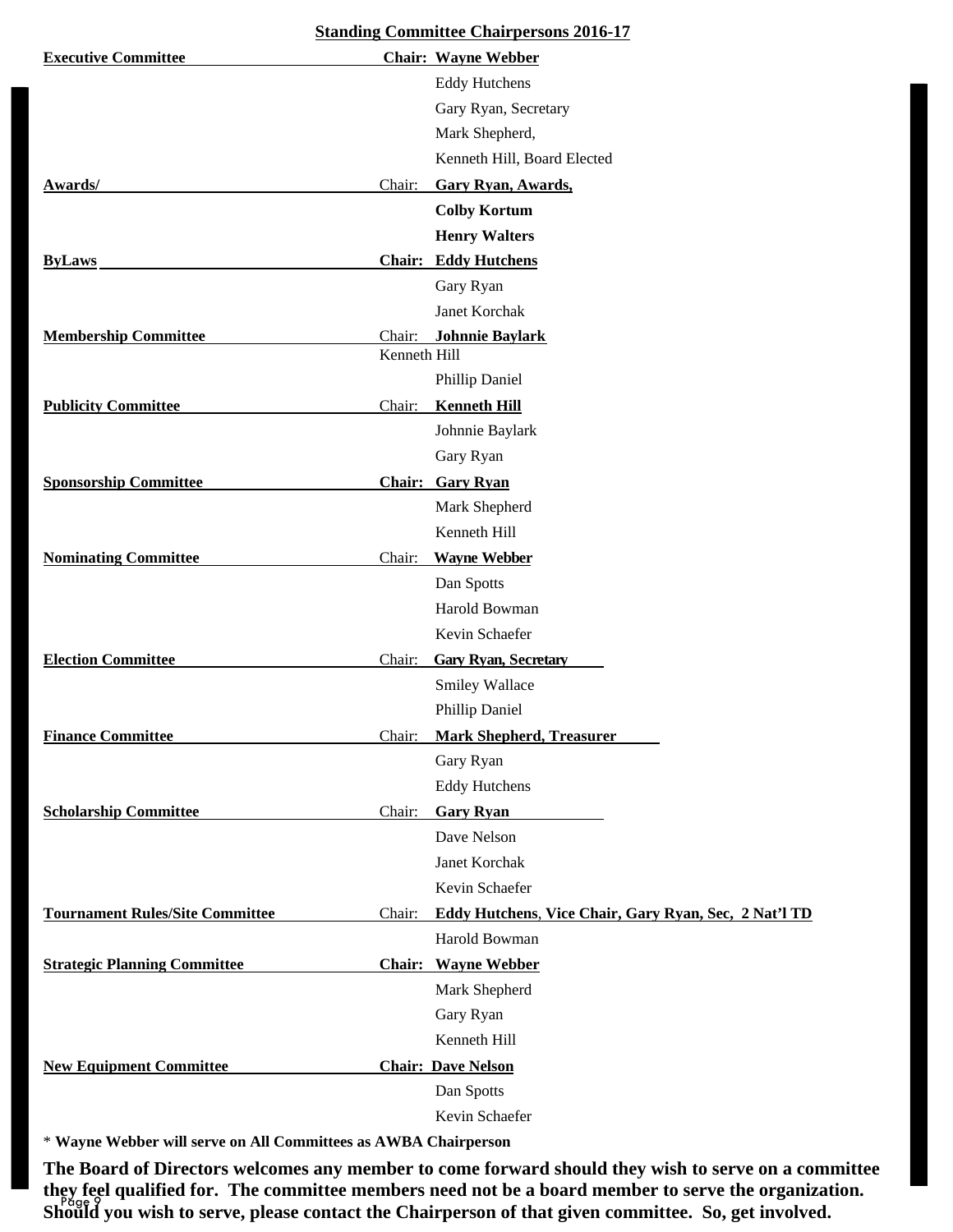





## **NEVADA PARALYZED VETERANS OF AMERICA**

## **"LAS VEGAS INVITATIONAL"**

**DECEMBER 1-4, 2016** 

**Singles Entry - Closing Date – Nov. 23, 2016 Postmark** 

| <b>Games Bowled At:</b>                             |                                |                        |                          |                                                                                                                                                                                                                                                                                                                                                                                                                                                                        |
|-----------------------------------------------------|--------------------------------|------------------------|--------------------------|------------------------------------------------------------------------------------------------------------------------------------------------------------------------------------------------------------------------------------------------------------------------------------------------------------------------------------------------------------------------------------------------------------------------------------------------------------------------|
| <b>Sunset Station</b>                               |                                |                        |                          | $\bf{A} WBA \#$ USBC #                                                                                                                                                                                                                                                                                                                                                                                                                                                 |
| Las Vegas, Nv                                       |                                |                        |                          |                                                                                                                                                                                                                                                                                                                                                                                                                                                                        |
| <b>Mail Entry To:</b>                               |                                | Singles Entry Fee      |                          | \$125.00                                                                                                                                                                                                                                                                                                                                                                                                                                                               |
| Nevada PVA                                          |                                | Doubles                |                          |                                                                                                                                                                                                                                                                                                                                                                                                                                                                        |
| 704 South Jones Blvd.                               |                                | Up/Down                |                          | \$25.00                                                                                                                                                                                                                                                                                                                                                                                                                                                                |
| Las Vegas, NV. 89107                                |                                | Sidepots:              | Handicap                 | \$15.00                                                                                                                                                                                                                                                                                                                                                                                                                                                                |
| 702-646-0040                                        |                                |                        | Scratch                  | $$15.00$                                                                                                                                                                                                                                                                                                                                                                                                                                                               |
|                                                     |                                | <b>Silent Partner:</b> |                          |                                                                                                                                                                                                                                                                                                                                                                                                                                                                        |
|                                                     |                                |                        | <b>TOTAL</b> ----------- | $\frac{\S_{\frac{1}{2}}}{\S_{\frac{1}{2}}}{\S_{\frac{1}{2}}}{\S_{\frac{1}{2}}}{\S_{\frac{1}{2}}}{\S_{\frac{1}{2}}}{\S_{\frac{1}{2}}}{\S_{\frac{1}{2}}}{\S_{\frac{1}{2}}}{\S_{\frac{1}{2}}}{\S_{\frac{1}{2}}}{\S_{\frac{1}{2}}}{\S_{\frac{1}{2}}}{\S_{\frac{1}{2}}}{\S_{\frac{1}{2}}}{\S_{\frac{1}{2}}}{\S_{\frac{1}{2}}}{\S_{\frac{1}{2}}}{\S_{\frac{1}{2}}}{\S_{\frac{1}{2$                                                                                           |
| <b>Please Print:</b>                                |                                |                        |                          |                                                                                                                                                                                                                                                                                                                                                                                                                                                                        |
|                                                     |                                |                        |                          |                                                                                                                                                                                                                                                                                                                                                                                                                                                                        |
|                                                     |                                |                        |                          |                                                                                                                                                                                                                                                                                                                                                                                                                                                                        |
|                                                     |                                |                        |                          |                                                                                                                                                                                                                                                                                                                                                                                                                                                                        |
|                                                     |                                |                        |                          |                                                                                                                                                                                                                                                                                                                                                                                                                                                                        |
|                                                     |                                |                        |                          |                                                                                                                                                                                                                                                                                                                                                                                                                                                                        |
| <b>CHECK DIVISION ENTERING:</b>                     |                                |                        |                          |                                                                                                                                                                                                                                                                                                                                                                                                                                                                        |
|                                                     |                                |                        |                          |                                                                                                                                                                                                                                                                                                                                                                                                                                                                        |
|                                                     |                                |                        |                          |                                                                                                                                                                                                                                                                                                                                                                                                                                                                        |
|                                                     |                                |                        |                          | UP/DOWN: Partner: The Mandicap: Please Assign                                                                                                                                                                                                                                                                                                                                                                                                                          |
|                                                     | Partner: Flandicap: Flandicap: |                        |                          |                                                                                                                                                                                                                                                                                                                                                                                                                                                                        |
| RESULT IN PRIZE MONEY AND OR PRIZES BEING WITHHELD. |                                |                        |                          | <b>AVERAGE VERIFICATION of 21 Games or more: FAILURE TO PROVIDE REQUIRED VERIFICATION WILL</b>                                                                                                                                                                                                                                                                                                                                                                         |
| sented.                                             |                                |                        |                          | A summer league average may be accepted if the entrant has no winter league average. Entrants without qualified<br>averages must bowl scratch. The AWBA adjusted tournament average designee will provide adjusted tournament av-<br>erage information. In all cases where the adjusted tournament average is higher than submitted league average, the<br>adjusted tournament average will be the entrant's entering average. AWBA and USBC Member Cards must be pre- |

Highest 2015-16 USBC Sanctioned League Average \_\_\_\_\_\_\_\_\_\_\_\_\_\_\_\_\_ # Games \_\_\_\_\_\_\_\_\_\_\_\_\_

Highest Summer League 2016 Sanctioned League Ave: \_\_\_\_\_\_\_\_\_\_\_\_\_\_\_ # Games \_\_\_\_\_\_\_

Please pay all fees with one check made payable to **Nevada PVA and mail to Nevada PVA, 704 South Jones Blvd., Las Vegas, Nevada, 89107 or simply pay via Credit Card at AWBA.org with the donate button. Confirmation of your entry will be returned via email with your entering average.**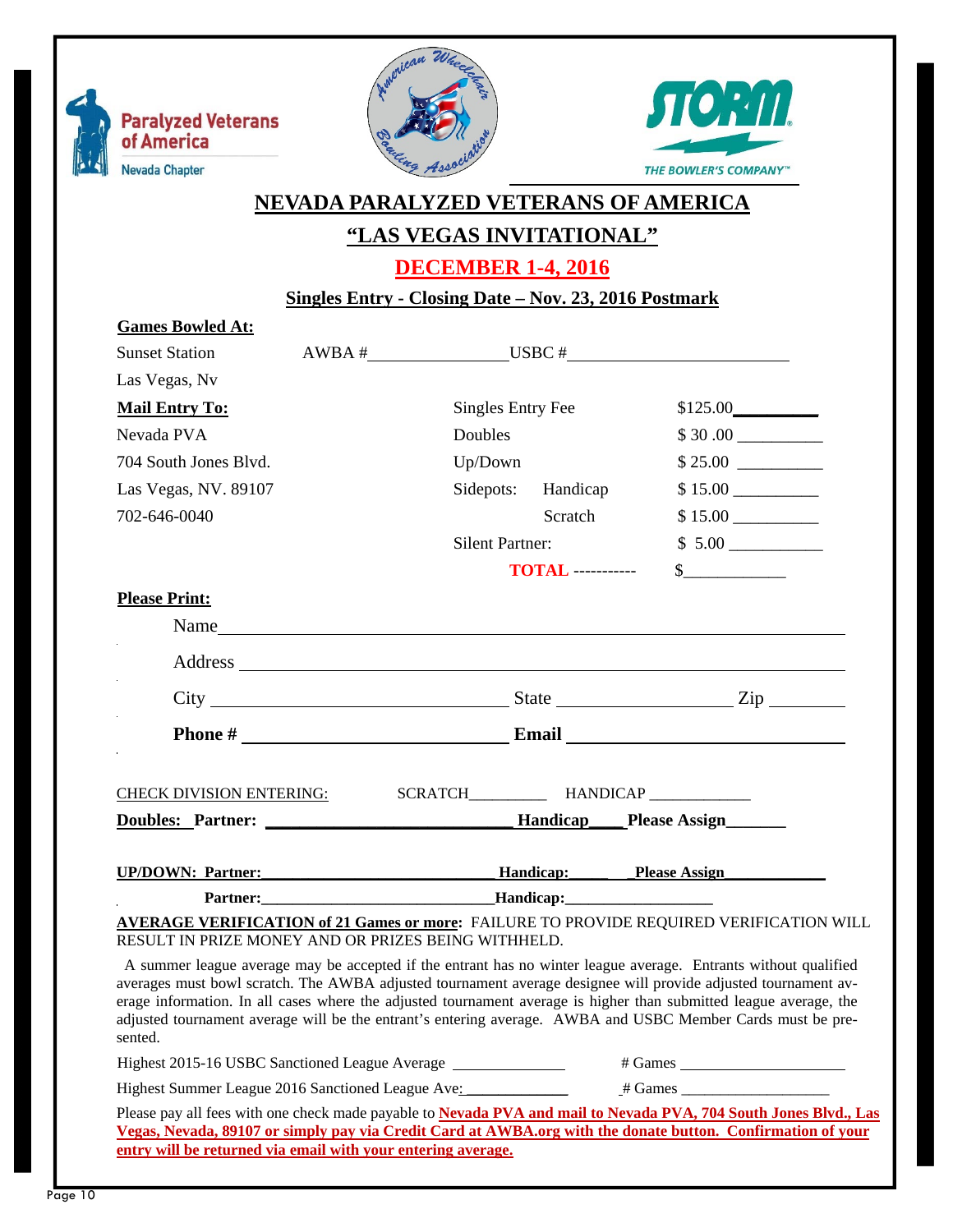#### AWBA 2016 Southern Open **Harold Bowman, TD**

Prior to bowling we had enrolled 25 bowlers for the tournament this year but as happens we had 17 bowlers once bowling commenced for the 2016 Southern Open held this year at Stars and Strikes Lanes in Hiram, GA. Harold Bowman's committee and the staff provided everyone who attended with the best efforts possible given so many individuals had to drop due to travel complications and personal issues. We lost JK Johnston (TX) after the first set as well due some discomfort while bowling. We hope they will return to join us next time.

Things started out on Friday morning with Keith Green (VA) and Phillip Daniel (TX) capturing the Doubles crown over John Budd (IN) and JK Johnston in the pins over average format. Friday night Wayne Webber (FL) teamed with local bowlers Chris and Jeff Sosebee to win the Up and Down team event.

Immediately after the doubles we bowled the first 3 games of singles qualifying. It was decided to forgo the scratch division and divide the bowlers into an A and B division. We agreed to award that individual who tallied the high scratch qualifying score with the Scratch Championship trophy and George (Holscher) set an early pace with a fine 609 effort. In fact he amassed a 12 game qualifying mark of 2400 on the nose to garner that honor.

The qualifying turned out to be competitive as Dave Nelson Jr. (NE) edged out Holscher for top qualifier in A by merely 25 pins. John Budd qualified  $5<sup>th</sup>$  and climbed the ladder to the championship game defeating in order, Terry Rock (OH) 204-198, Phillip Daniel 224-203, George Holscher 268-207 before losing to Nelson 241- 191.

Similarly, Kenneth Mumford (TX) did the same thing in B besting Jerry Voorheese (TX) ( $9<sup>th</sup>$  &  $10<sup>th</sup>$  frame roll off after tying 204) 51-42 in the first match. Ronald Richardson (NC) was his next victim 223-149, then Keith Green 210-172 before Ken lost to high qualifier Jim Coffee (FL) 247-209.

Handicap honors went to Budd 688 HHS and Holscher 249 HHG in A, Coffey 702 HHS and Mumford 237 HHG in B. Congratulations to all the bowlers who won prizes this year.

My thanks to all the individuals who helped in raising funds, especially, Nancy, Kim, Suzie, and Carolyn. I am grateful to Nancy and Dave for the scoring assistance as our official scorer was unable to get a flight from CA due to the Southwest shutdown. Helena did provide all the necessary information to make the scoring much more manageable which was much appreciated. Thanks to my committee for another fine job hosting too. Hope to see you all in Council Bluffs, IA for the next version of the Southern Open – up north a little.

|                | <b>A Division</b>  | <b>B</b> Division |
|----------------|--------------------|-------------------|
| Pos            | Name               | Name              |
| 1              | Dave Nelson Jr.    | Jim Coffey        |
| $\sqrt{2}$     | John Budd          | Kenneth Mumford   |
| $\vert$ 3      | George Holscher    | Keith Green       |
| $\overline{4}$ | Phillip Daniel     | Ronald Richardson |
| $\overline{5}$ | Terry Rock         | Jerry Voorheese   |
| $\vert 6$      | Dave Roberts       | Chuck Karczewski  |
| $\sqrt{7}$     | Johnny Baylark     | Harold Bowman     |
| $\vert 8$      | Wayne Webber       | Norm Bissell      |
| $\vert$ 9      | <b>JK</b> Johnston |                   |
|                |                    |                   |